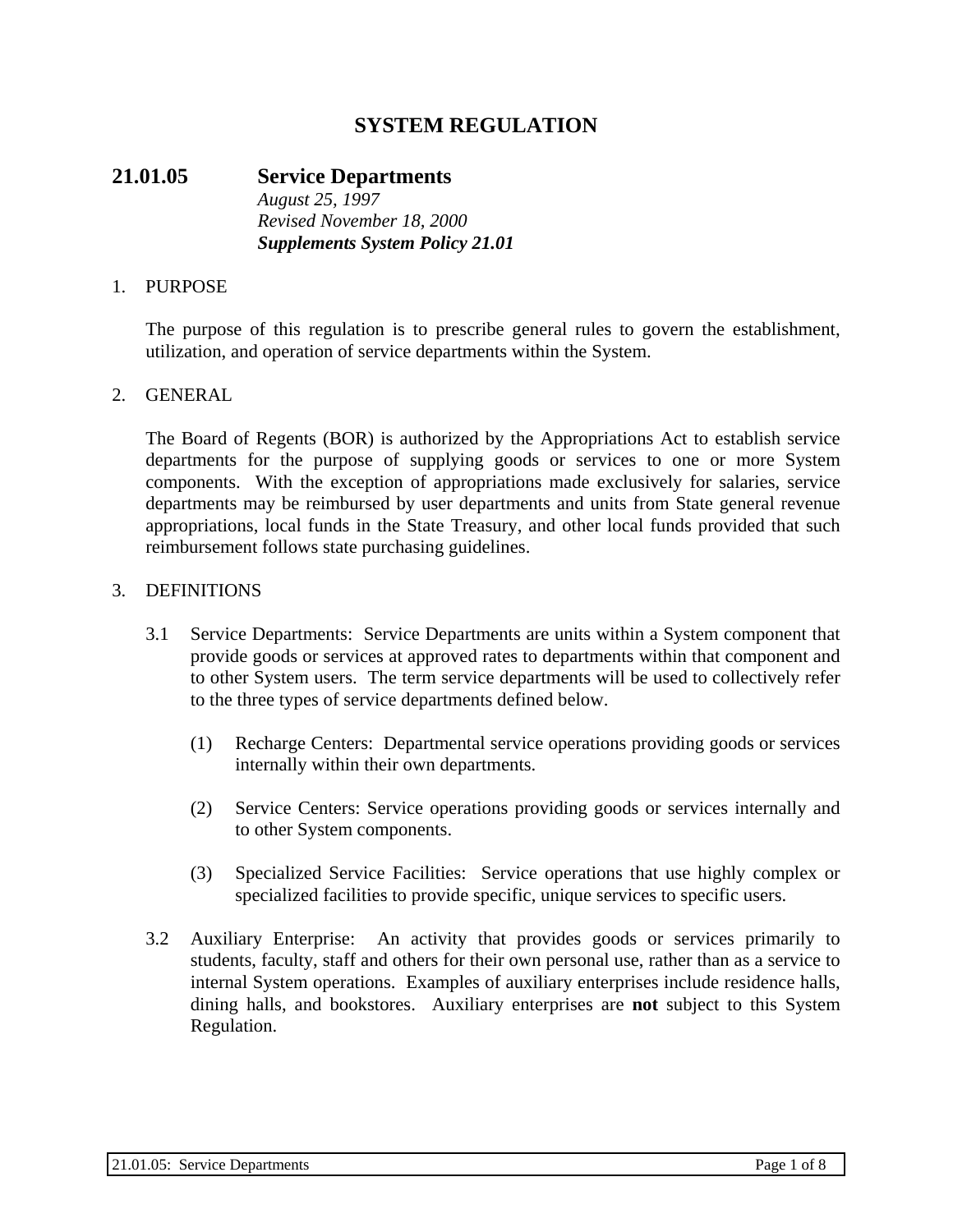- 3.3 Direct Operating Costs: All costs that can be specifically identified with a service provided by a service department. These costs include the salaries or wages (not paid for by other sources) and fringe benefits of System faculty and staff directly involved in providing the service, materials and supplies, purchased services, travel expenses, equipment rental or depreciation, and interest associated with external debt used for equipment acquisitions.
- 3.4 Facilities and Administrative (F&A) Costs: The costs of F&A support functions of the System. F&A costs (formerly referred to as indirect costs) consist of general administration and general expenses, such as executive management, payroll, accounting and personnel administration; operations and maintenance expenses, such as utilities, building maintenance and custodial services; building depreciation and external interest associated with the financing of buildings; administrative and supporting services provided by academic departments; libraries; and special administrative services provided to sponsored agreements.
- 3.5 Internal Support Costs: All costs that can be specifically identified to a service department, but not with a particular service provided by the center, such as the salary and fringe benefits of the service department director and support staff.
- 3.6 Unallowable Costs: Costs that cannot be charge directly or indirectly to federally sponsored programs. These costs are specified in Office of Management and Budget Circular A-21: *Cost Principles for Educational Institutions.* Examples of specifically unallowable costs include bad debts; alumni activities; entertainment costs; fines and penalties resulting from violations or non-compliance of federal, state, or local laws and regulations; and interest associated with internal debt. Unallowable costs should not be included in service department rates.
- 3.7 Applicable Credits: Transactions that offset or reduce costs, such as purchase discounts, rebates, allowances, refunds, etc. For purposes of charging service department costs to federally sponsored programs, applicable credits also include any direct federal financing of service department assets or operations (e.g., the direct funding of service department equipment by a federal program). Additionally, where significant, service departments should be credited with interest earned on fund balances.
- 3.8 Equipment: An item of tangible personal property meeting the state capitalization levels. Purchases under this amount are considered consumable supplies.
- 3.9 Billing Unit: The unit of service provided by a service department. Examples of billing units include hours of service, animal care days, tests performed, machine time used, and number of units sold.
- 3.10 Billing Rate: The amount charged to a user for a unit of service. Billing rates are usually computed by dividing the total annual costs of a service by the total number of billing units expected to be provided to users of the service during the year.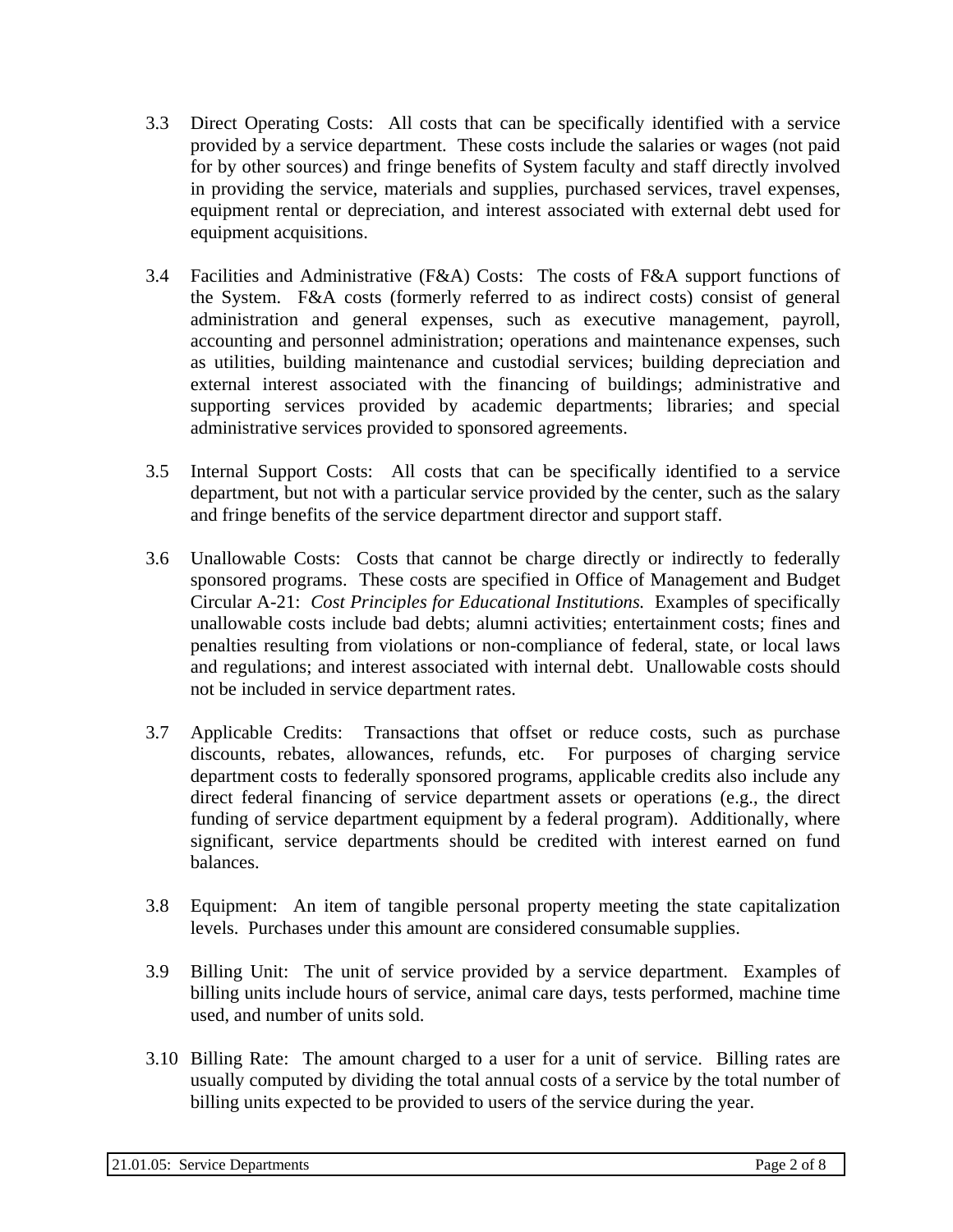- 3.11 Surplus: The amount by which the revenue generated by a service exceeds the costs of providing the service during the fiscal year.
- 3.12 Deficit: The amount by which the costs of providing a service exceed the revenue generated by the service during the fiscal year.

### 4. RESPONSIBILITIES OF COMPONENTS FOR SERVICE DEPARTMENT **OPERATIONS**

- 4.1 Each System component is responsible for developing procedures for establishing user rates, maintaining proper documentation of rate calculations, verifying that rates are not discriminatory towards different groups of users, and periodically reviewing operations for compliance with procedures. Additionally, each component shall establish procedures for the operation of service departments, including requisition of equipment, goods and services, issuance of departmental credit cards, and billings and payments. All such procedures and management systems must conform with System Regulations.
- 4.2 The Chief Financial Officer (CFO), or designee, of each System component is responsible for approving and reviewing billing rates; determining when inventory records must be maintained by a service department; ensuring record retention; approving transfers of funds out of service departments; and recommending to the Chief Executive Officer (CEO) the closing of unnecessary service departments. Additionally, the CFO, or designee, of each component is responsible for establishing and implementing business and financial procedures and management systems that are necessary for the effective and economical operation of service departments of the component.

# 5. UTILIZATION OF SERVICE DEPARTMENTS

- 5.1 Service departments are established in order to obtain efficiency and economy of operations through purchasing frequently used items in large quantities, eliminating duplication of effort in the acquisition of good and services from suppliers, making it more convenient for user departments to obtain goods and services, and specialization of skills.
- 5.2 Each System component will encourage departments and users to fully utilize their component's service departments, except where distance or other reasons make such utilization impractical or uneconomical.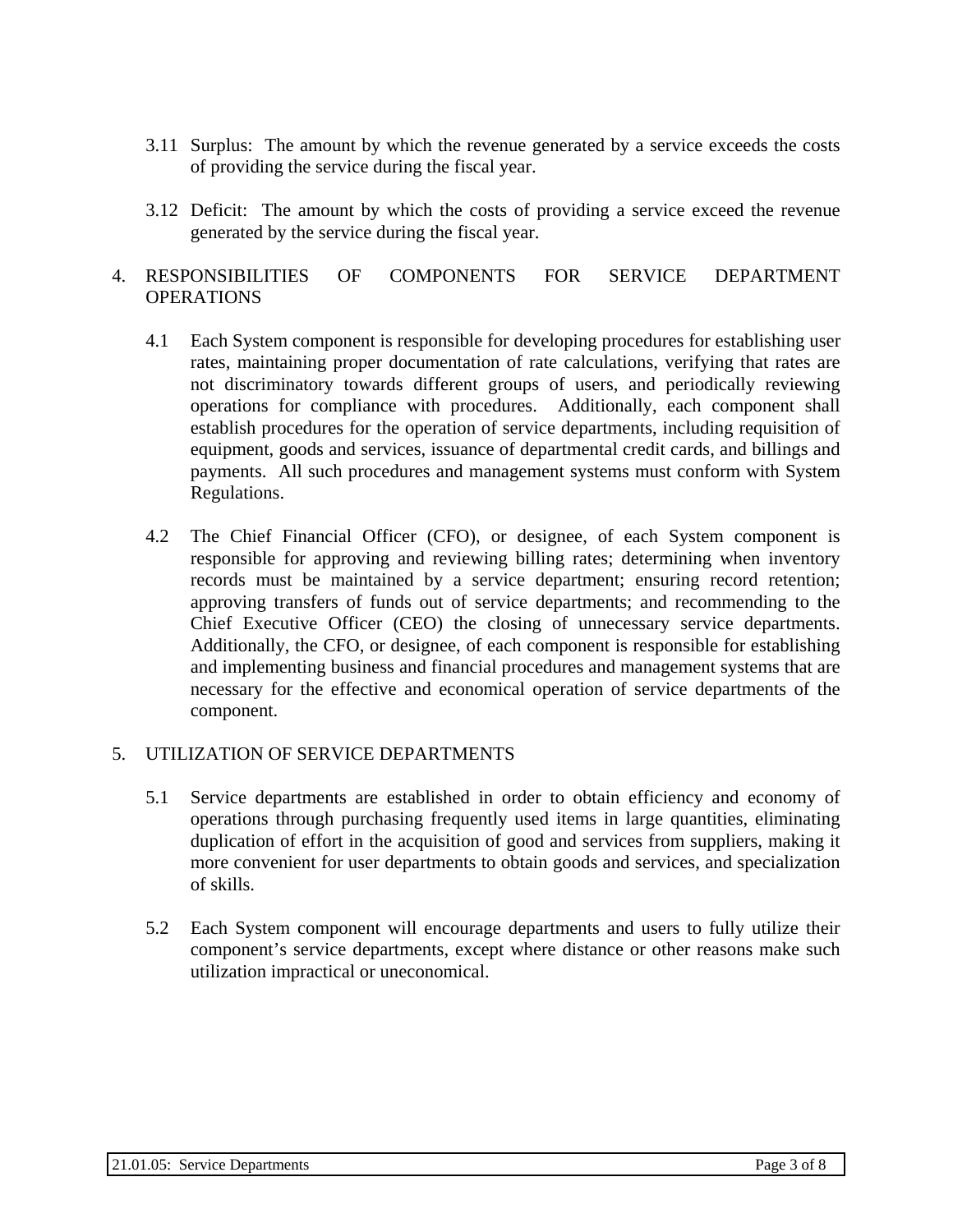### 6. PRICING OF GOOD AND SERVICES

- 6.1 Billing rates should be computed at least annually. Historical trends and projected costs should be used in projecting future activity of the service department. Prior and current financial statements for the service department should be an integral part of the rate calculation and documentation.
- 6.2 Actual costs and revenues should be compared at least annually. (Revenues should not include subsidies.) Deficits or surpluses should be carried forward as an adjustment to the billing rates of the following year or the next succeeding year. Where feasible and cost effective, the adjustments may be made by increasing or decreasing the actual charges to users for the completed year, rather than through the "carry-forward" adjustment process.
- 6.3 Rates and charges for the sale of services shall be set by the applicable System component to recover the full costs of providing such services without exceeding actual costs each year. Rates should be set on a break-even of allowable costs basis for the year. In some instances (e.g., when a new service is being provided), it may not be possible to establish billing rates to break even on an annual basis. In those cases, the break-even objective may be established for a longer term, such as 2 or 3 years. Additionally, an appropriate reserve (no more than 90 days) for working capital will not be considered a surplus.
- 6.4 Recharge Centers
	- 6.4.1 Billing rates should be designed to recover the actual direct operating costs of providing the services on an annual basis. No costs other than the costs incurred in providing the services should be included in the billing rates. The rates should exclude unallowable costs and be net of applicable credits.
	- 6.4.2 The rates should be based on a reasonable estimate of the direct operating costs of providing the services for the year and the projected number of billing units for the year.
- 6.5 Service Centers
	- 6.5.1 Billing rates should be designed to recover the direct operating costs of providing the services and internal support costs, on an annual basis. The rates should exclude unallowable costs and be net of applicable credits.
	- 6.5.2 The rates should be based on a reasonable estimate of the costs of providing the services for the year and the projected number of billing units for the year.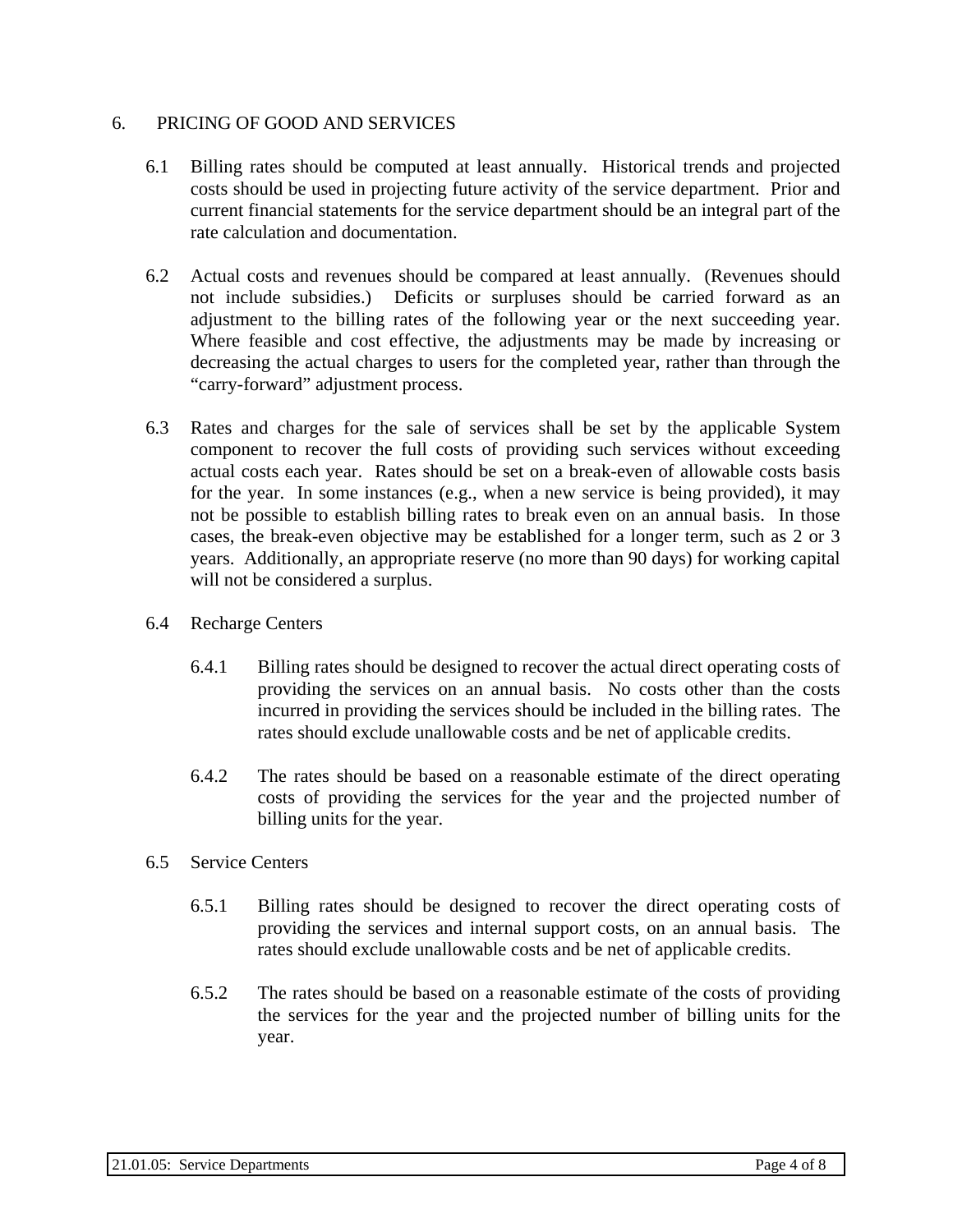### 6.6 Specialized Service Facilities

- 6.6.1 Billing rates should be designed to recover the direct operating costs of providing the services and internal support costs, on an annual basis. The rates should exclude unallowable costs and be net of applicable credits. Additionally, specialized service facilities may include in their billing rates a certain amount of specifically identified F&A costs. Each component having specialized service facilities will receive an allocation F&A costs, as calculated by the System Office of Budgets and Accounting (SOBA), to be included in their rate determination.
- 6.6.2 The rates should be based on a reasonable estimate of the costs of providing the services for the year and the projected number of billing units for the year.

# 7. COST ALLOCATION

- 7.1 Where separate billing rates are used for different services provided by a service department, the costs related to each service must be separately identified through a cost allocation process. Cost allocations will also be needed where a cost partially relates to the operations of a service department and partially to other activities of a department.
- 7.2 Depending on the specific circumstances involved, there may be three categories of cost that need to be allocated: (a) costs that are directly related to providing the services, such as the salaries of staff performing multiple services; (b) internal support costs; and (c) in the case of specialized service facilities, F&A costs.
- 7.3 When cost allocations are necessary, they should be made on an equitable basis that reflects the relative benefits each activity receives from the cost. For example, if an individual provides multiple services, an equitable distribution of his or her salary among the services can usually be accomplished by using the proportional amount of time the individual spends on each service. Other cost allocation techniques may be used for internal support costs and F&A costs, such as the proportional amount of direct costs associated with each service, space utilized, etc.

# 8. SERVICE DEPARTMENTS THAT PROVIDE MULTIPLE SERVICES

Where a service department provides different types of services to users, separate billing rates should be established for each service that represents a significant activity or function of the service department. The costs, revenues, surpluses and deficits should also be separately identified for each service. The surplus or deficit related to each service should be carried forward as an adjustment to the billing rate for that service in the following year or next succeeding year.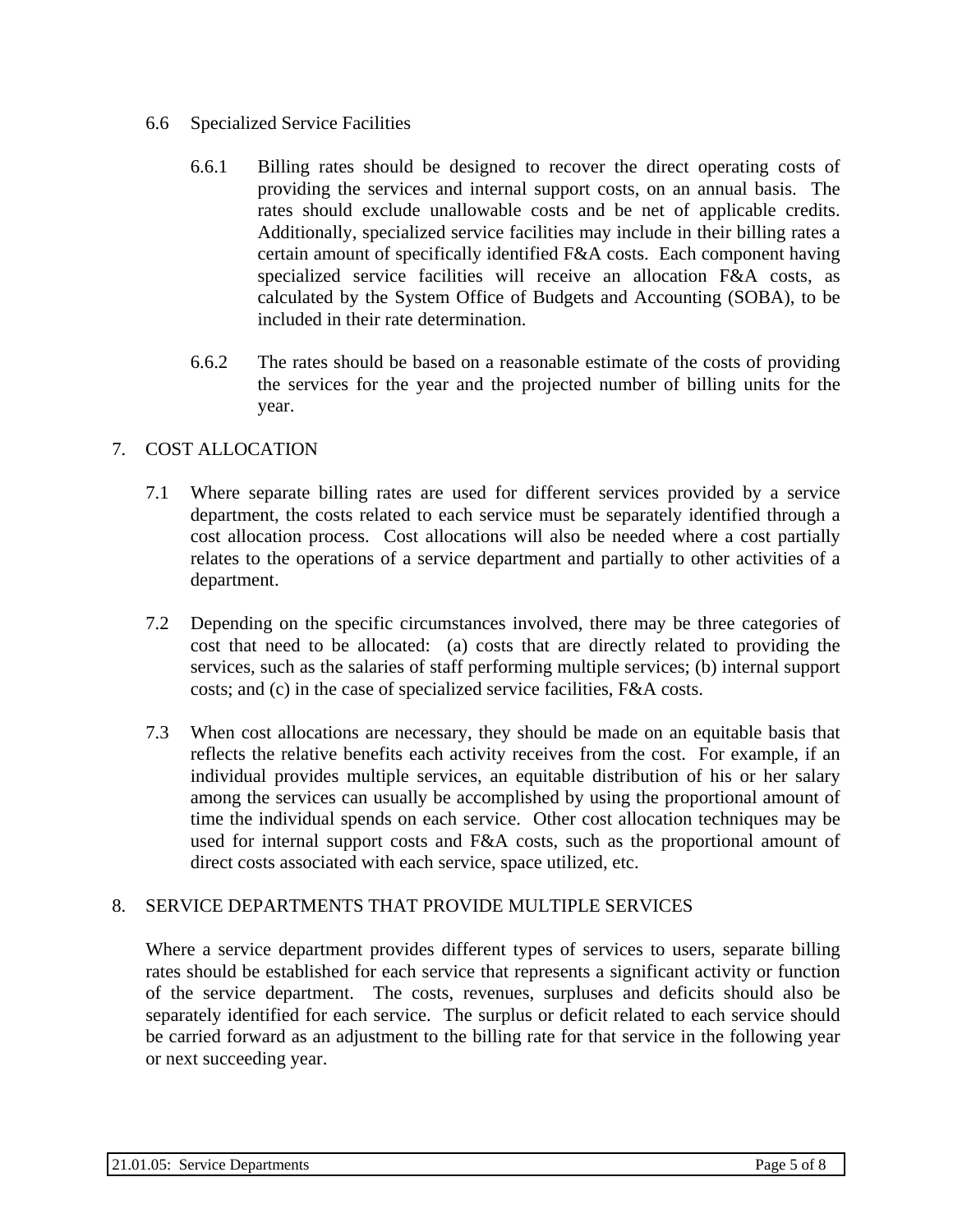#### 9. VARIABLE BILLING RATES

All System users should normally be charged the same rates for a service department's services. If some users are not charged for the services or are charged at reduced rates, the full amount of revenue related to their use of the services must be imputed in computing the service department's annual surplus or deficit. This is necessary to avoid having some users pay higher rates to make up for the reduced rates charged to other users. This requirement does not apply to alternative pricing structures related to the timeliness or quality of services. Pricing structures based on time-of-day, volume discounts, turn-around time, etc. are acceptable, provided that they have a sound management basis and do not result in recovering more than the costs of providing the services.

#### 10. EQUIPMENT PURCHASES

Expenditures for equipment purchases should not be included in the costs used to establish service department billing rates. However, the rate can include depreciation of nonfederally purchased equipment. By including equipment depreciation in the billing rates, the service department will build a reserve to purchase equipment in the future, when the equipment needs to be replaced. The funds represented by depreciation should be set aside in an equipment replacement reserve account for future equipment purchases. If the amount in the equipment replacement reserve account is not sufficient to cover the cost of the new equipment, a request for non-service department funds to purchase the equipment should be submitted in accordance with normal component procedures.

#### 11. INVENTORY RECORDS FOR PRODUCTS HELD FOR SALE

Inventory records must be maintained if a service department purchases an unusually large amount of inventory during one rate cycle or the service department has significant stock on hand that is not expected to be used during the next rate cycle. The accumulation of inventory results in higher than appropriate future billing rates. The component CFO, or designee, should determine the amount of inventory that can be held for sale without maintaining inventory records. Excessive purchases of inventory should be excluded when calculating billing rates.

#### 12. SERVICES PROVIDED TO OUTSIDE PARTIES

12.1 Service department's primary users should be internal System departments. Use by private organizations should be secondary or incidental to the operation of the service department. Service departments should not compete with established community businesses for private customers or users. When services are provided to private organizations, the billing rates may include F&A costs even though these costs are not included in the rates for internal users. However, as indicated in paragraph 6.6.1, billing rates for specialized service facilities already include F&A costs for all users. Under no circumstances shall the rates charged to federal users be used to subsidize rates billed to private users.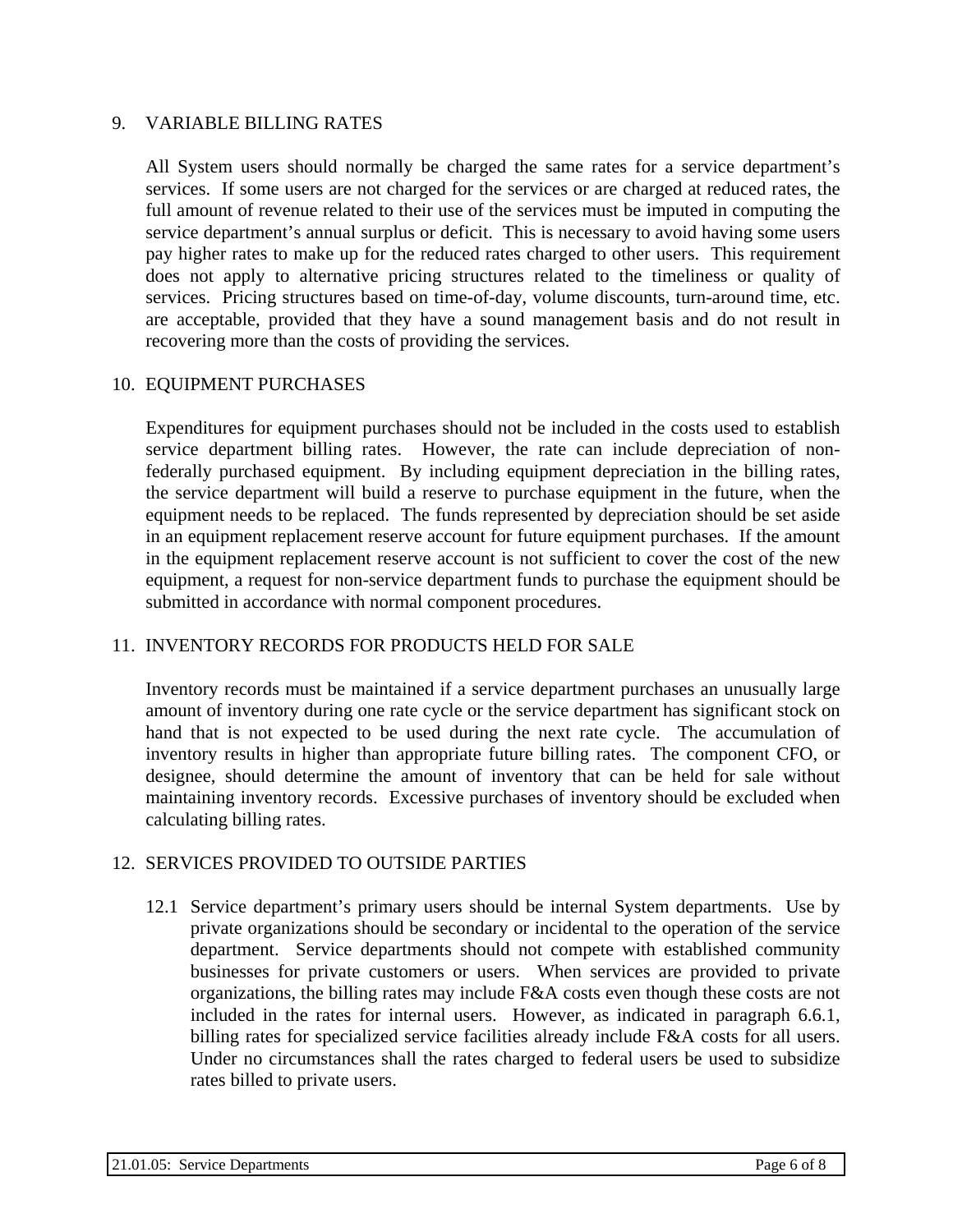12.2 Sales of goods and services to individuals or non-System organizations and entities should be reviewed for federal income tax considerations (i.e., unrelated business income tax) in conjunction with guidelines provided by the SOBA.

### 13. SUBSIDIZED SERVICE DEPARTMENTS

In some instances, a school or department within a System component may elect to subsidize the operations of a service department. This may be accomplished either by charging billing rates that are intended to be lower than costs or by not making adjustments to future rates for a service department's deficits. Service department deficits caused by intentional subsidies cannot be carried forward as adjustments to future billing rates. Subsidies should be provided only when there is a sound programmatic purpose.

### 14. ACCOUNTING AND RECORD RETENTION

Each service department is required to keep proper documentation (e.g., workpapers) regarding the calculation of the billing rate and records that identify the services provided to each class of users. Accounting records should be maintained to account for the actual direct operating costs of the service department, internal support costs, revenues, billings, collections, and surpluses or deficits. The component CFO, or designee, is responsible for ensuring records are maintained to comply with System Regulation 61.99.01, *Retention and Disposition of Public Records.* 

### 15. TRANSFERS OF FUNDS OUT OF SERVICE DEPARTMENTS

Transfers of funds out of a service department account should not be made for non-service department related purposes. Exceptions should be approved by the component CFO, or designee. If a transfer involves funds that have accumulated in the service department account because of prior or current year surpluses, an adjustment to user charges to compensate for the surplus may be necessary.

#### 16. CREATION, CONSOLIDATION, OR SEPARATION OF SERVICE DEPARTMENTS

- 16.1 Each component shall have a designated committee that has the responsibility to review all requests for the creation, consolidation, or separation of service departments within its component. The committee reviews proposals for their impact on the System, its components and the citizens of Texas. The committee shall report to the CFO who will make recommendations on the service department to the CEO.
- 16.2 Requests for approval of the creation, consolidation or separation of a service department must contain the following: